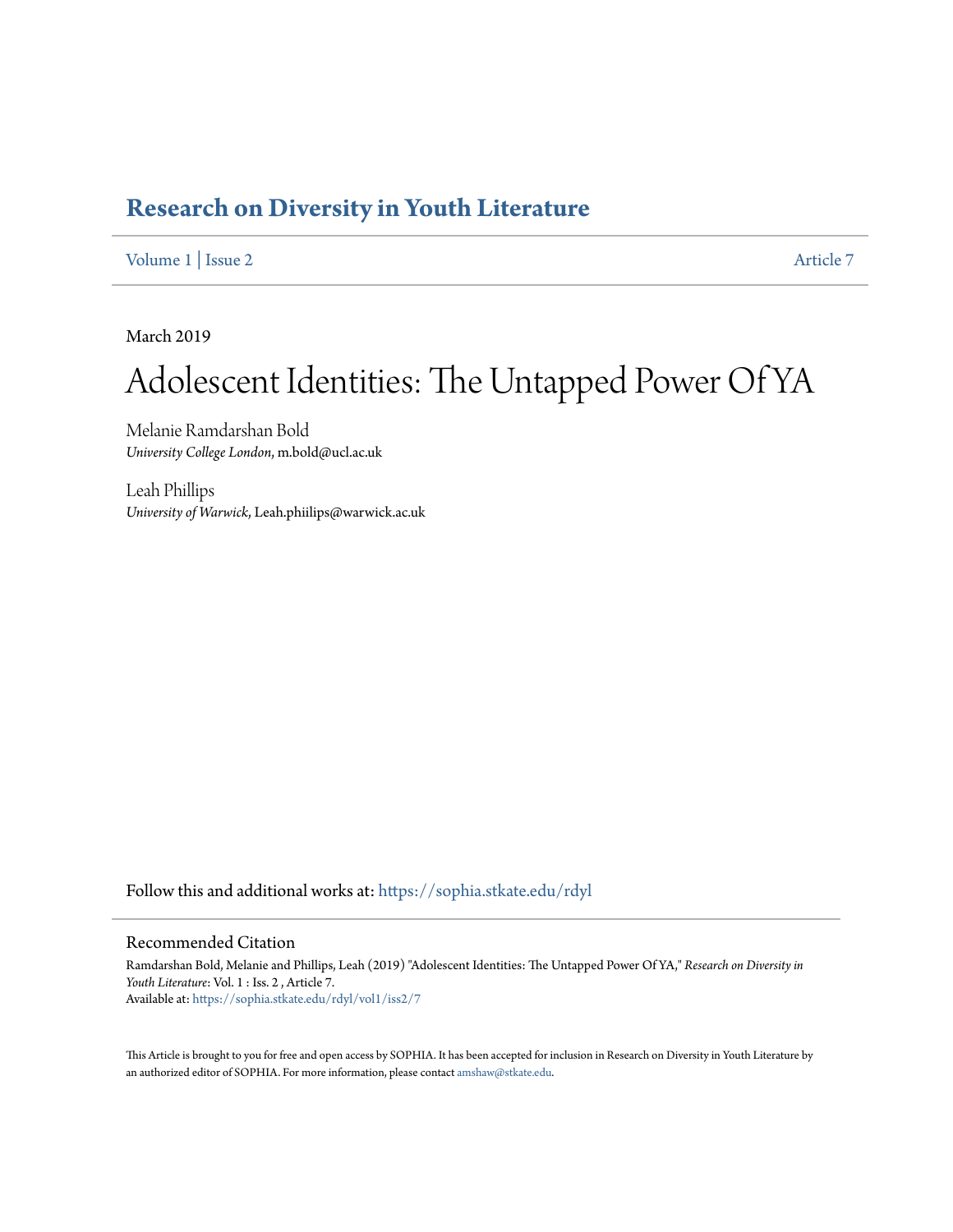Can I see "me" in this book? Can I see "you"? Does it even matter? (It Does.)

1

Young adult (YA) fiction is a vital resource for adolescent identity formation (Kokesh and Sternador; Thomas); in, at least, that YA can — and does — offer "frameworks for living and being" in this world (Phillips, "A Mapping Sensibility" 47). However, there is a lack of YA reflecting the increasingly plural and intersectional makeup of contemporary British society; for example, as Ramdarshan Bold discusses in "The Eight Percent Problem," 90% of the best-selling YA titles from 2006 to 2016 (in the United Kingdom), featured White, nondisabled, cisgender, and heterosexual main characters, reflecting the makeup of the books' authors.<sup>1</sup> Indeed, beyond the bestseller lists, the identities most frequently available in YA in both the United States and United Kingdom markets overwhelmingly depict this "norm" — implicitly refusing to acknowledge difference through the sheer weight of omission. What impact does this lack of diversity have on adolescents who do not align with those norms? Or on adolescents who do, as they exist with those who do not?

<sup>1</sup> It is worth noting that in March 2019, *The New York Times Best Seller List (Young Adult Hardcover)* included Angie Thomas' *The Hate U Give* and *On the Come Up*, and Tomi Adeyemi's *Children of Blood and Bone*; they occupy the first, second, and tenth positions. Both authors are women of color and all of the books feature characters of color. Thomas' *THUG*, as the novel is commonly known, has spent 104 weeks on the list, reclaiming the top spot around the release of the film adaptation starring Amandla Stenberg. Adeyemi's *CoBaB* has spent 51 weeks on the list and Fox 2000 is currently developing the book for filmic release ("Children of Blood and Bone - What We Know so Far"), suggesting *CoBaB* may remain a bestseller for some time. John Green's *Turtles All the Way Down*, a novel dealing with Obsessive Compulsive Disorder, and *What if It's Us*, an LGBTQ+ novel by Becky Albertalli and Adam Silvera, spent 62 and 13 weeks on the list (respectively) before they came off the list in early 2019 ("Young Adult Hardcover"). These books suggest change is coming, but the 'norm' is not yet undone.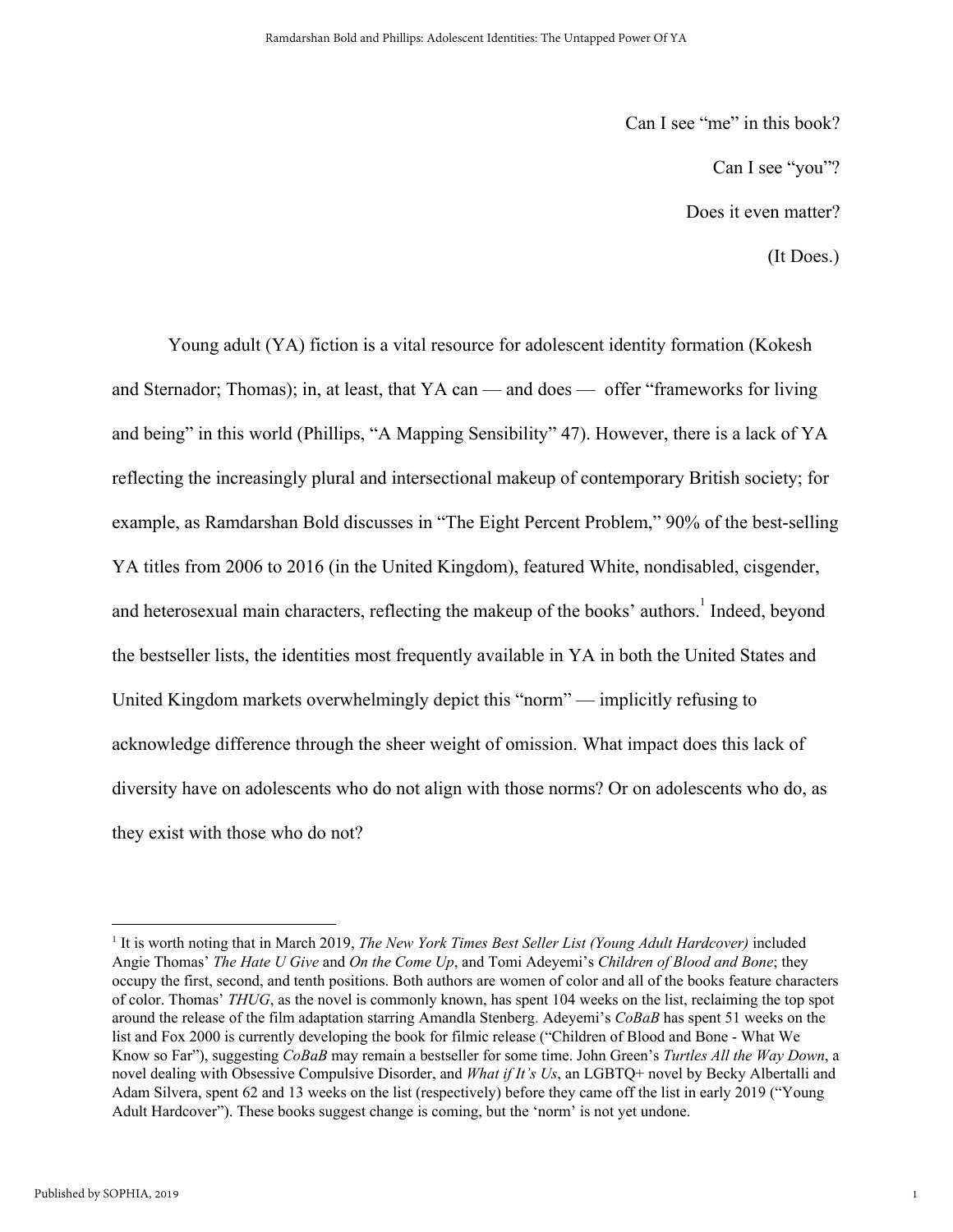*Adolescent Identities* is a University College London funded pilot study that has sought to understand the effects of YA's homogeneity on tweens, teens, and other YA readers while quantifiably identifying the need for YA reflecting the plurality of contemporary Britain. Through a mixed method approach, including reading groups open to adolescents in London, Edinburgh, and Leeds, an online discussion with the global YA community, and an ethnographic study of the UK's largest YA convention, the project has sought to positively impact the lives of young people by challenging negative associations, demonstrating that youth voices of all kinds matter, and equipping young people with toolkits for meeting contemporary challenges while also developing their socio-political awareness. Commensurately, the project has a robust online presence — on Twitter, Instagram, and YouTube — where we disseminate our research to a wider public and challenge readers and other invested groups to action.

We take our definition of diversity from We Need Diverse Books (WNDB), a non-profit and grassroots organisation in the United States advocating for change in the global publishing industry, and BAME in Publishing*,* a network for people from Black, Asian and Minority Ethnic backgrounds working in UK publishing. For WNDB and ourselves, diversity is: "all diverse experiences, including (but not limited to) LGBTQIA, Native, people of color, gender diversity, people with disabilities, and ethnic, cultural, and religious minorities." In our concern with British identities, we would also include and highlight the experiences of BAME individuals. BAME is used as a collective term to group the ethnic minority population in the UK. Although this is a highly contested term, it is one that is used frequently in discussions about (ethnic) diversity in the UK, a topic Ramdarshan Bold discusses in her monograph (cf. Aspinall, Sandhu). *Adolescent Identities* has worked with YA readers across the UK to challenge those narrow and

2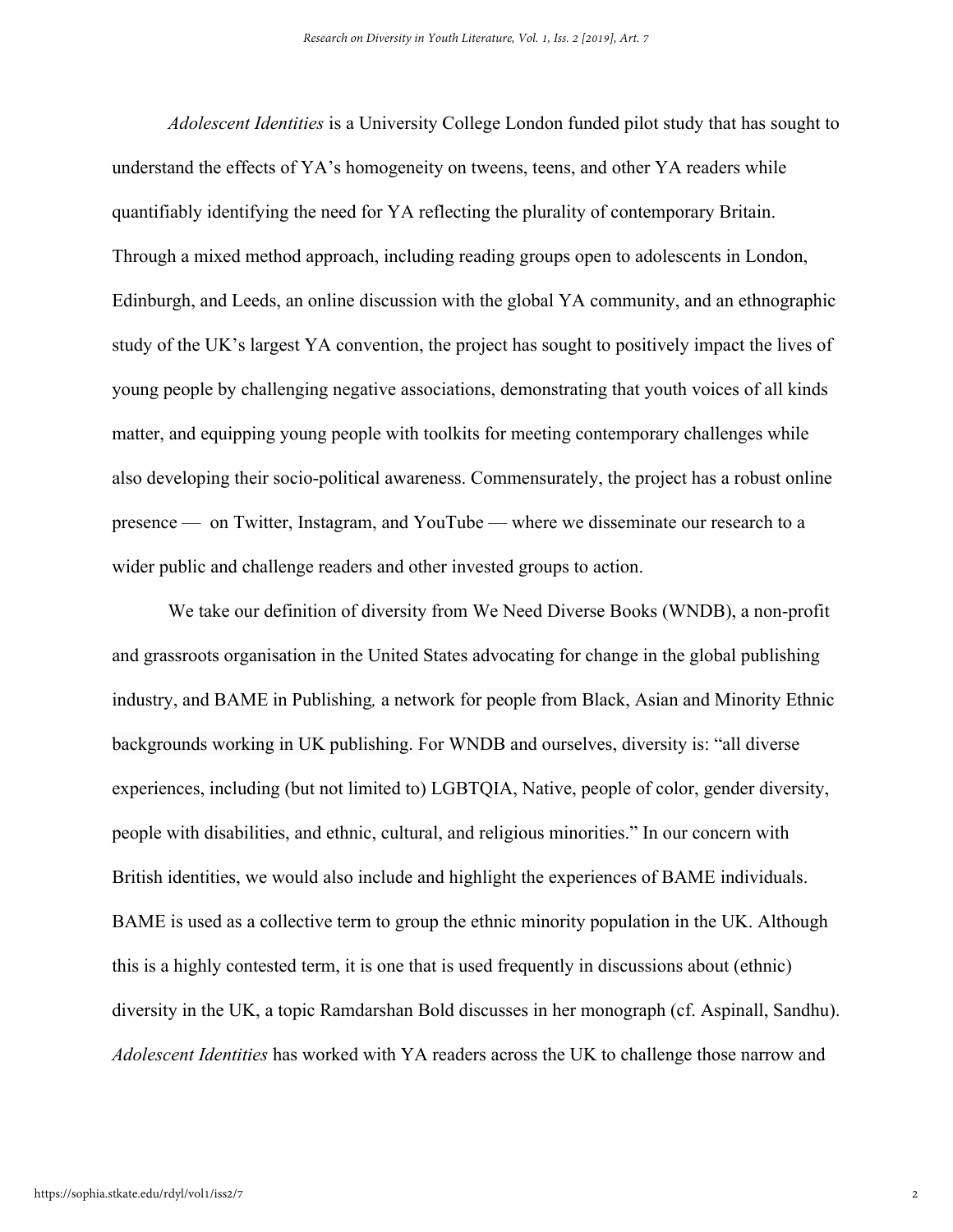limiting norms. In this article, we give a brief overview of why we believe that *Adolescent Identities* — a project focusing inclusive, representational, and "diverse" YA — is needed.

YA is "the metonymic moniker of a field comprising literature, media and culture" (Phillips, *Female Heroes*). As a field, the texts of YA exist between that which is "for" adults and "for" children, though those texts are read, viewed, and consumed more widely. As a pilot study, *Adolescent Identities* focused on the role of YA literature in the lives of young people in the United Kingdom, as we discuss this focus precipitated the decision to primarily work with in reading groups and social media activities, including the *Adolescent Identities* vlog — texts featuring a diversity of representation as well as stories by British YA authors. These texts were Sophie Cameron's *Out of the Blue* (2018), Alex Wheatle's *Straight Outta Crongton* (2017), and *A Change is Gonna Come* (Bennett and Hawton, 2017), a short story anthology published by independent publisher Stripes.

These three examples of YA books by British authors portray diversity in its broadest sense. Cameron's *Out of the Blue* (2018) includes persons of color, LGBTQIA+ relationships, disability, and the loss of a parent, though none takes center stage. The story concerns angels falling from the sky and how much Jaya's life changes as a result. This sort of "incidental" diversity is key to fully inclusive representation. Indeed, as one reading group participant noted, "to have a book where, whether she's homosexual or not, the plot wouldn't change. You know, if it was a boy on the other side of [the relationship], it wouldn't have made a difference" (*Edinburgh Reading Group*). Set in Crongton, a fictional recreation of South London, Wheatle's *Straight Outta Crongton* (2017) follows the "sistrens" Mo, Elaine, and Naomi as they navigate life in the face of school, a children's home (for Naomi), gangs (for Elaine), and Mo's mother's

3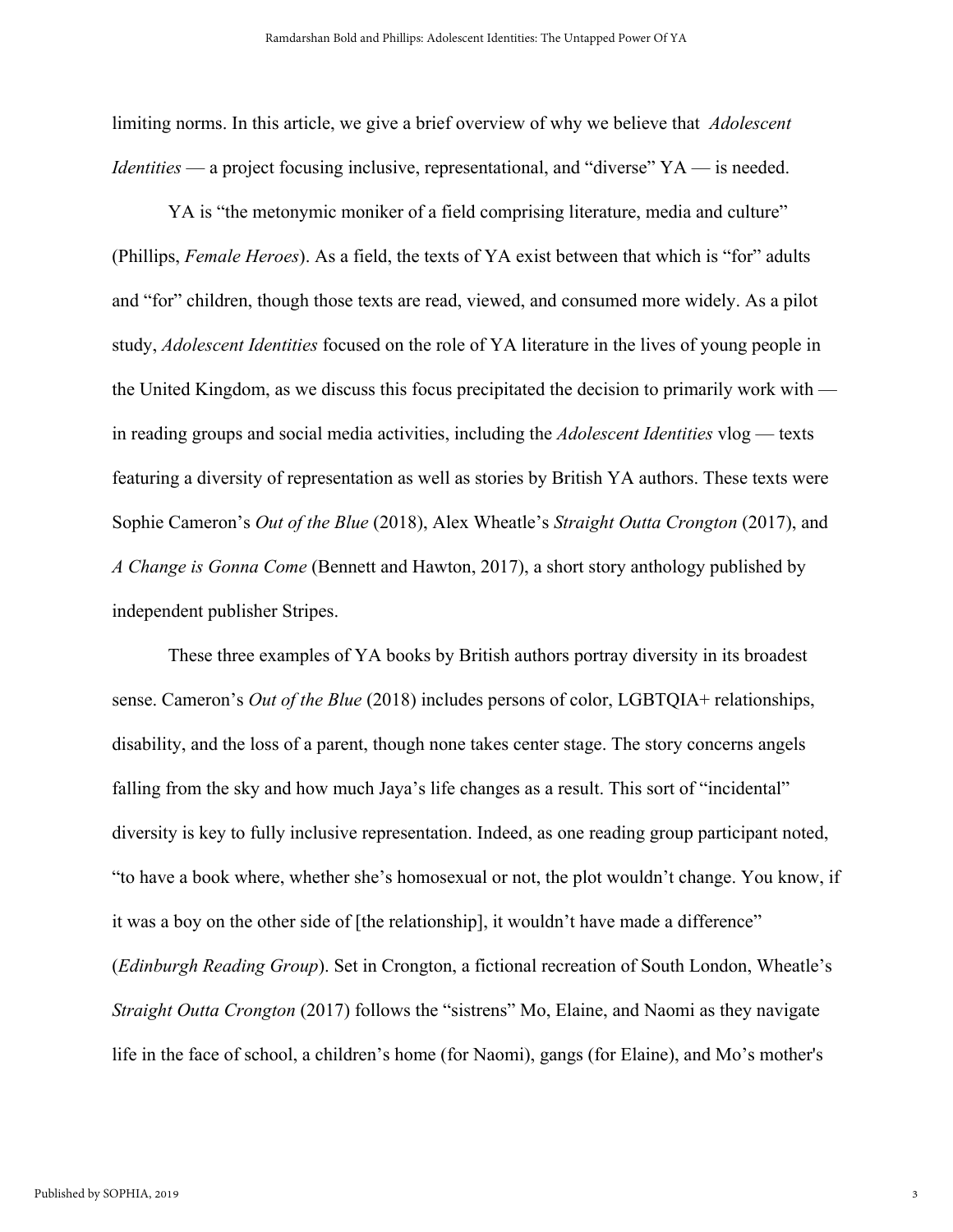new boyfriend. Giving voice to the working class and ethnic minorities of London, Wheatle's novel covers a range of topics as does *A Change is Gonna Come* (Bennett and Hawton, 2017). This anthology of short stories and poetry, known as #ChangeBook on social media platforms, features original stories across a range of genres on the topic of "change" written by both new and established authors from BAME backgrounds.

These examples are not representative of mainstream YA by British or American authors, where bestsellers<sup>2</sup> overwhelmingly reflect and contribute to the "norms" of contemporary Western culture.<sup>3</sup> "Norms" is a concept and a regulating discourse. In her concern with fat-positive representation in YA, Lindsey Averill notes "norm" is "defined by that which is afforded regular representation and affirmed with positive feedback in terms of acceptability" (30). In YA, as a reflection of contemporary Western culture, White, nondisabled, cisgender and heterosexual characters receive regular representation and affirmation, at the expense of others — another function of the "norm." As Averill further suggests, the concept "implies a determined social construct, boundary, or othering" (30). For there to be a "norm," there must also be that which does not conform to those standards, a logic that extends to both representations within YA as well as to perceptions of YA itself.

Given increasing multiculturalism and recent spikes in hate crimes and anti-immigration rhetoric in the UK and the US, YA novels — like our three reading group books — reflecting the complex nature of British society are crucial. However, as Ramdarshan Bold outlines in "The

<sup>2</sup> The bestselling YA titles in the UK (2006-2016) include the *Twilight* series/Stephenie Meyer and the *Hunger Game*s series/Suzanne Collins. The best-selling British author was Zoe Suggs (Zoella) with *Girl Online*.

<sup>3</sup> Dr. Ramdarshan Bold's monograph *Inclusive Young Adult Fiction* discusses "norms" through the lens of race and ethnicity, while Dr. Erica Gillingham's work frequently considers the place of LGBTQIA+ YA. In a 2014 interview with *The Bookseller*, Gillingham gives statistics on LGBTQIA+ novels in both the US and UK markets (see Eyre.) For a consideration of weight, see Averill. Phillips considers representations of gender in YA; see, for example, "A Mapping Sensibility."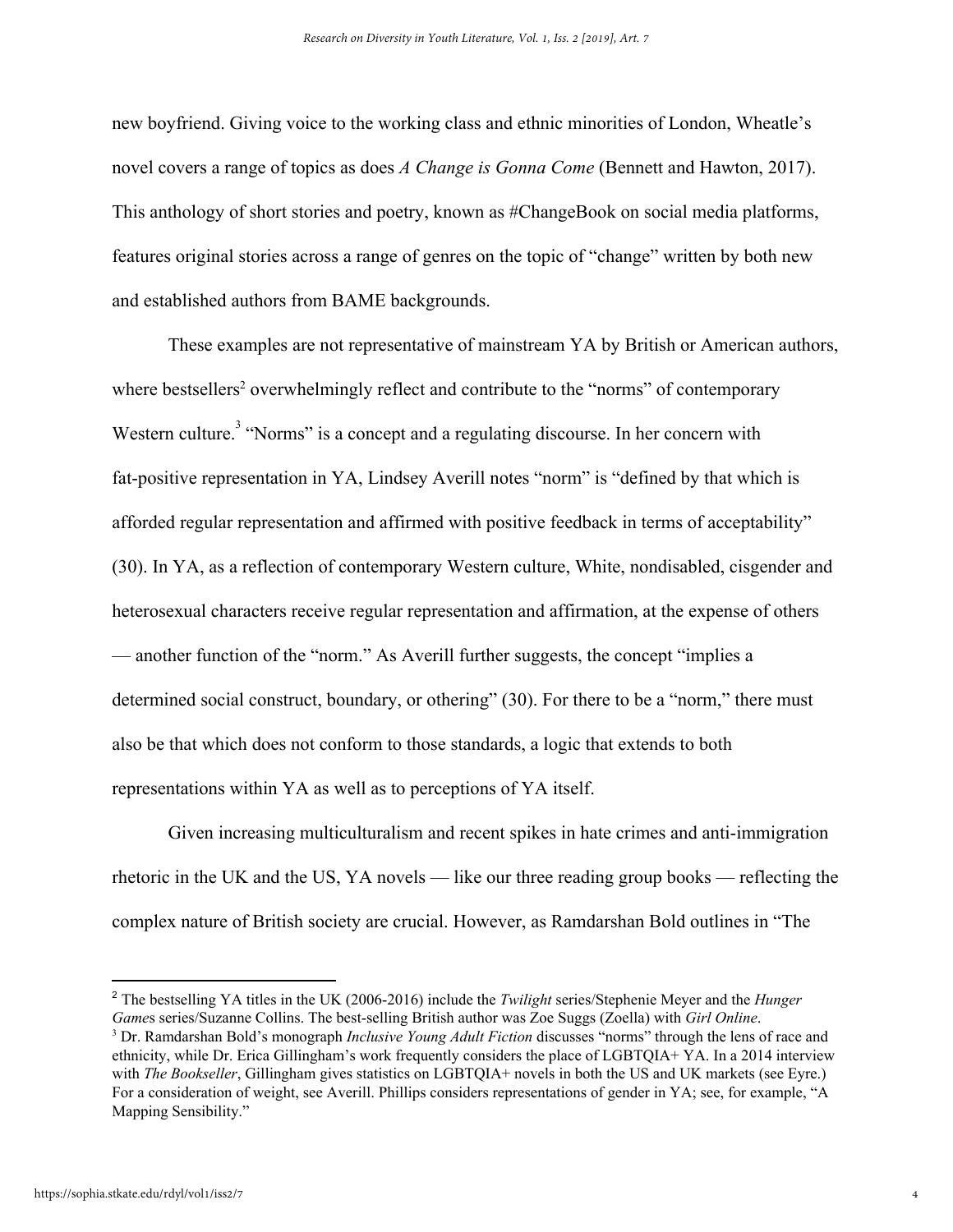Eight Percent Problem," the British YA market is infused with titles by American authors, and thus books by British YA authors are far less visible: 75% of the bestselling YA books, published in the UK between 2006-2016, were by American authors. This can result in confusion amongst British readers, particularly if the authorial voice does not feel authentic. As a reading group participant noted of a book they had recently read set in Britain but written by an American author, "It was really odd to look at it and be like, 'This is not how anyone in this … no one speaks like that so why would you'" (*London Reading Group*). Indeed, most of us — the cultural intermediaries of YA — do not think about books by British YA authors as a distinct, but related, market, and this lack of recognition is reflected in how we critically engage with texts (cf. Cart). When bestselling YA (often written by White American authors) implicitly perpetuates cultural hegemony, however, a power imbalance occurs that contributes to and reflects the marginalization of identities and selves not aligning with the "norm."

One reading group participant summarised the impact of stereotypes and dominant cultural "norms": "Because lots of people just assume what people would generally be, but then, for example, if we were to write a different character in a story that's not the norm, people would naturally question what is he or what is she, and say, 'Well that's not normal.'" (*London Reading Group*). Going back to the notion of authenticity, seeing recognisable characters and places in the books they consume can help readers feel more engaged, as one Edinburgh reading group member highlighted: "I feel very positive towards *Out of the Blue*, because there's a bit where they literally drive through my neighbourhood, that's very exciting." Furthermore, the participant "identified with Jaya because basically the entire awkward fancying girls thing was just so close to home" (*Edinburgh Reading Group*).

5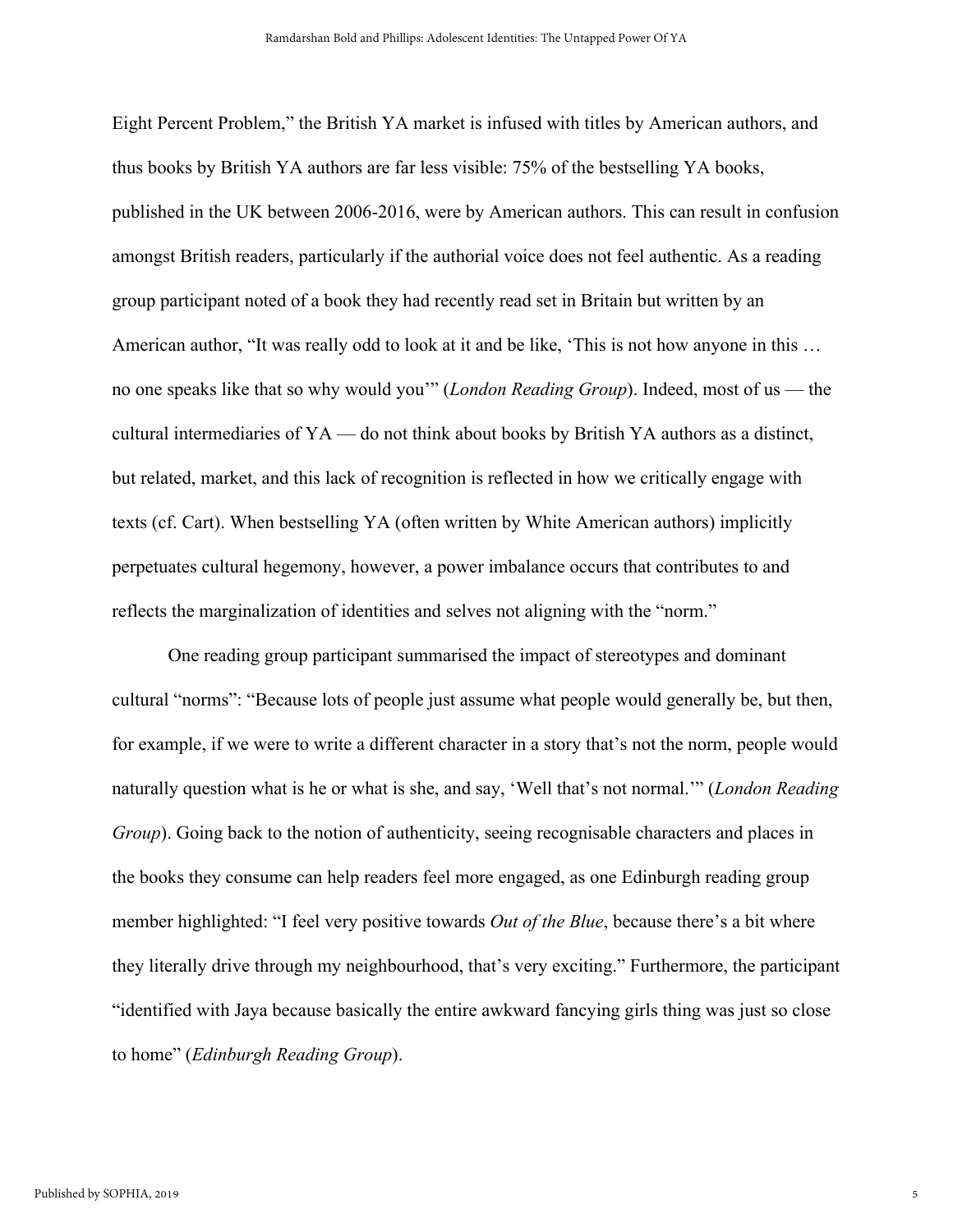Exposing young people to diverse and inclusive narratives is important because this generation of YA readers has the potential to be, and already are, activists — as Marley Dias (founder of #1000BlackGirlBooks), Emma González (Parkland school shooting survivor and gun control activist), Malala Yousafzai (Nobel Peace Prize winner), and hundreds of others demonstrate.<sup>4</sup> Indeed, Musgrave argues that the "imaginary forms of activism depicted in literature can prompt young people to contemplate their real-world choices and take action as digital citizens" (xi). We contend that subverting norms in YA, that is books written by authors from diverse backgrounds and/or featuring inclusive and representative characters is a form of "imaginary" activism that can, and does inspire, real-world change. Consequently, *Adolescent Identities* is a call to action — issued to the YA community (readers, writers, publishers, reviewers, scholars, educators, librarians, anyone with a vested interest in YA) — to publish, write, and read inclusive YA. Activism, enacting positive change, can happen only when we all work together to ensure representations of and for everyone in the literature we produce and consume.

<sup>4</sup> For examples of other student and youth activists see Pires and Pimentel, and for a history of student activism in the US, see Barrett.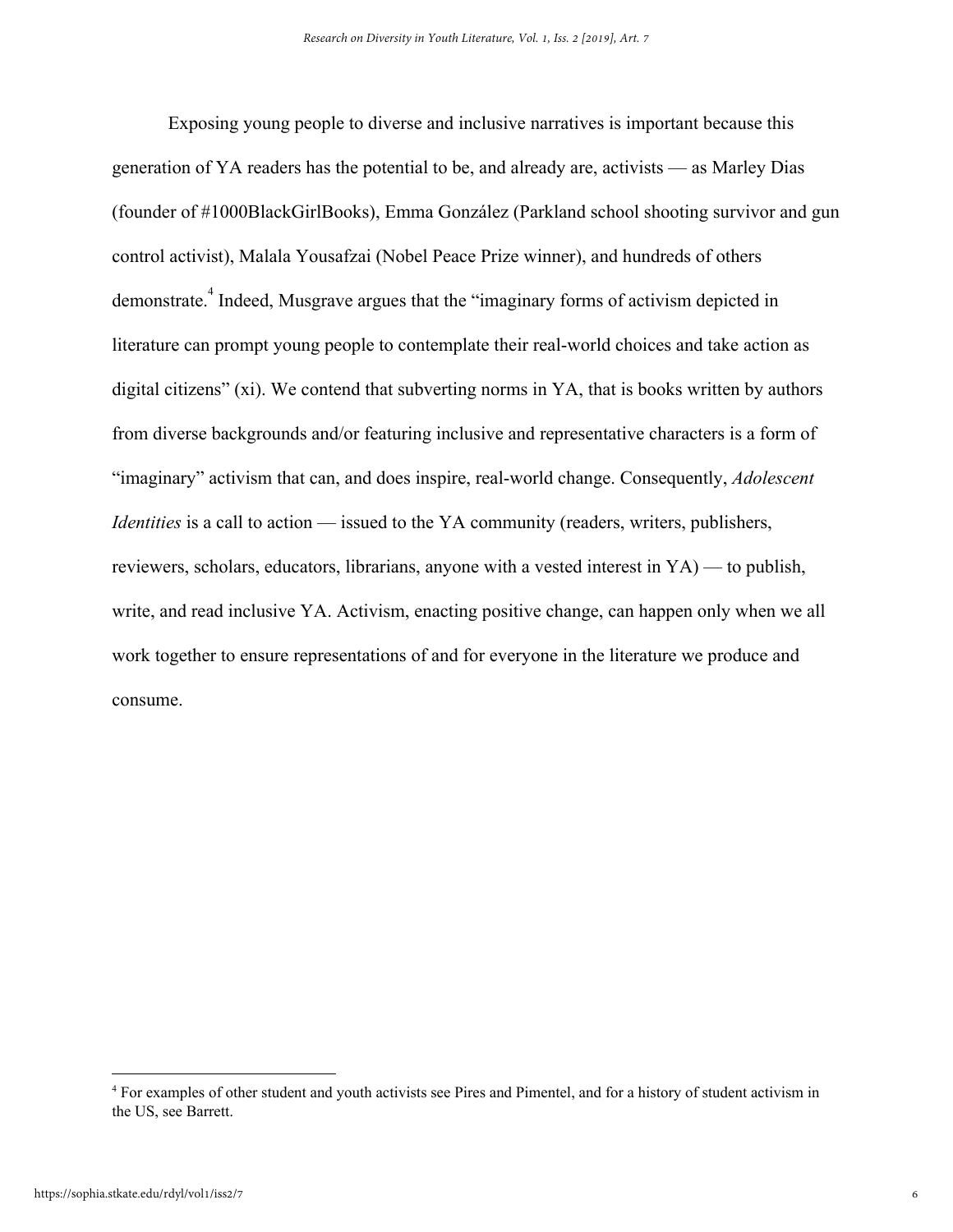## Works Cited

- Aspinall, Peter. "Collective Terminology to Describe the Minority Ethnic Population: The Persistence of Confusion and Ambiguity in Usage." *Sociology*, vol. 36, no. 4, pp. 803–16.
- Averill, Lindsey. "Do Fat-Positive Representations Really Exist in YA? Review of Fat-Positive Characters in Young Adult Literature." *Fat Studies*, vol. 5, no. 1, Jan. 2016, pp. 14–31. *CrossRef*, doi:10.1080/21604851.2015.1062708.
- Barrett, Dawson. "American Teenagers Have Been Calling BS on Adults for Over a Century." *Teen Vogue*,
	- https://www.teenvogue.com/story/the-history-of-student-activism-in-the-united-states. Accessed 27 Sept. 2018.
- Bennett, Ruth, and Aa'Ishah Z. Hawton, editors. *A Change Is Gonna Come*. Stripes Publishing, 2017.
- Cameron, Sophie. *Out of the Blue*. Roaring Brooks Press, 2018.
- Cart, Michael. *Young Adult Literature: From Romance to Realism, Third Edition*. 3rd edition, Neal-Schuman Publishers, 2016.
- "Children of Blood and Bone What We Know so Far." *Pan Macmillan*, https://www.panmacmillan.com/blogs/fiction/children-of-blood-and-bone-tomi-adeyemi-b ook-film. Accessed 14 Nov. 2018.

*Edinburgh Reading Group*. 14 June 2018.

Eyre, Charlotte. "LGBT YA Is on the Rise | The Bookseller." *The Bookseller*, 14 Feb. 2014, https://www.thebookseller.com/news/lgbt-ya-rise#.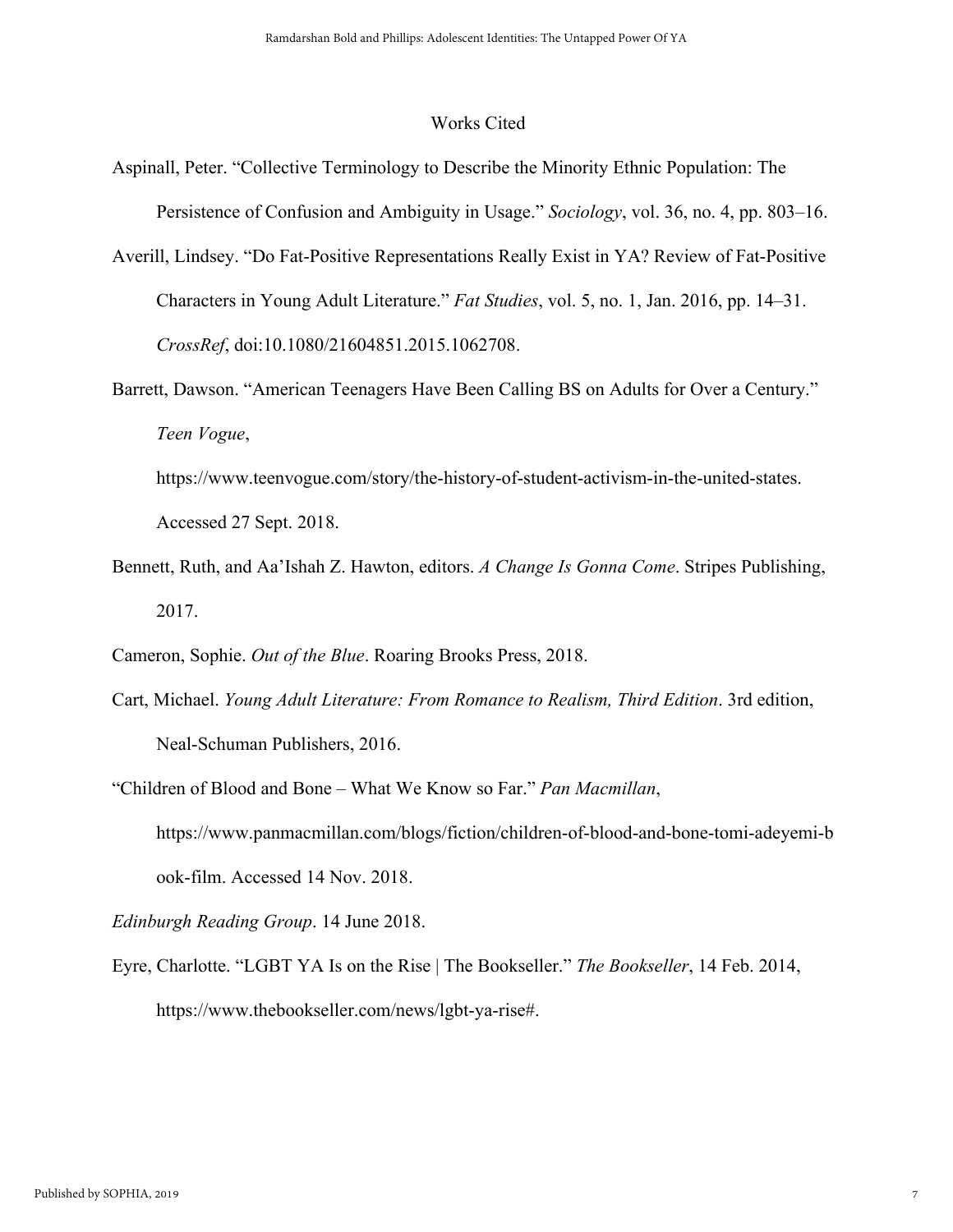Kokesh, Jessica, and Miglena Sternadori. "The Good, the Bad, and the Ugly: A Qualitative Study of How Young Adult Fiction Affects Identity Construction." *Atlantic Journal of Communication*, vol. 23, no. 3, May 2015, pp. 139–58. *Crossref*,

doi[:10.1080/15456870.2015.1013104](https://doi.org/10.1080/15456870.2015.1013104).

- *London Reading Group*. 4 June 2018.
- Musgrave, Megan L. *Digital Citizenship in Twenty-First-Century Young Adult Literature: Imaginary Activism*. Palgrave Macmillan, 2016.
- "Young Adult Hardcover Books Best Sellers." *The New York Times*. NYTimes.com, Accessed 19 Mar. 2019.
- Phillips, Leah. "A Mapping Sensibility: How Mythopoeic YA (Re)Maps the Terrain of Female Adolescence." *Modern Language Studies*, vol. 48, no. 1, 2018, pp. 46–63.
- ---. *Female Heroes in Young Adult Fantasy Fiction: Reframing Myths of Adolescent Girlhood*. Bloomsbury, Forthcoming.
- Pimentel, Julia. "15 Young Activists Who Are Changing the World." *Complex*, <https://www.complex.com/life/young-activists-who-are-changing-the-world/>. Accessed 27 Sept. 2018.
- Pires, Candice. "'Young People Are Angry': The Teenage Activists Shaping Our Future." *The Observer*, 13 May 2018. *www.theguardian.com*,

[https://www.theguardian.com/society/2018/may/13/young-people-are-angry-meet-the-teen](https://www.theguardian.com/society/2018/may/13/young-people-are-angry-meet-the-teenage-activists-shaping-our-future) [age-activists-shaping-our-future](https://www.theguardian.com/society/2018/may/13/young-people-are-angry-meet-the-teenage-activists-shaping-our-future).